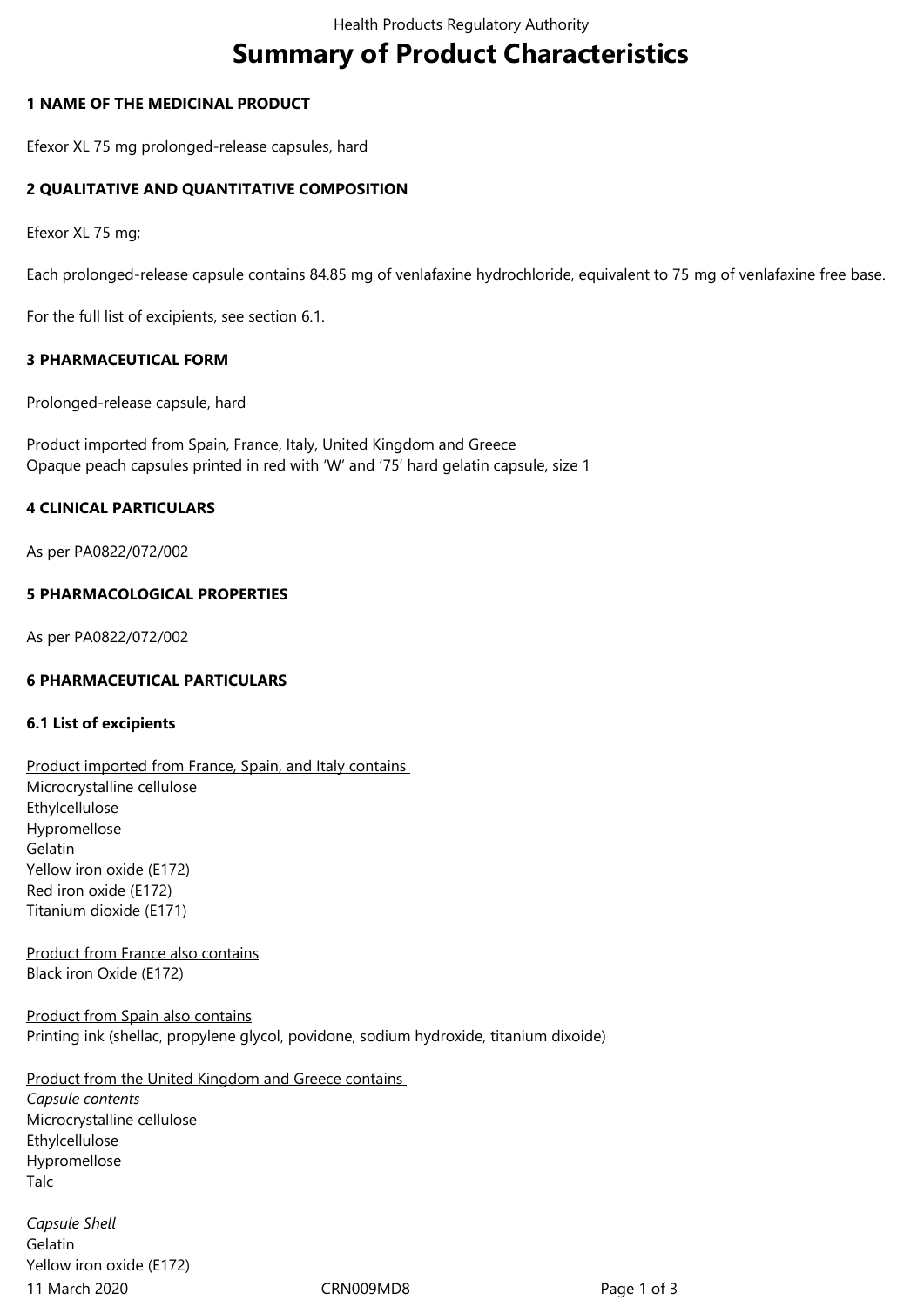Red iron oxide (E172) Titanium dioxide (E171)

*Capsule Printing Ink* Shellac Red iron oxide (E172) Ammonium Hydroxide Simethicone Propylene Glycol

## **6.2 Incompatibilities**

Not applicable.

## **6.3 Shelf life**

The shelf life expiry date of this product is the date shown on the container and outer package of the product on the market in the country of origin.

## **6.4 Special precautions for storage**

Do not store above 25 °C. Store in the original package.

## **6.5 Nature and contents of container**

Blister packs containing 28 or 30 capsules. Not all pack sizes may be marketed.